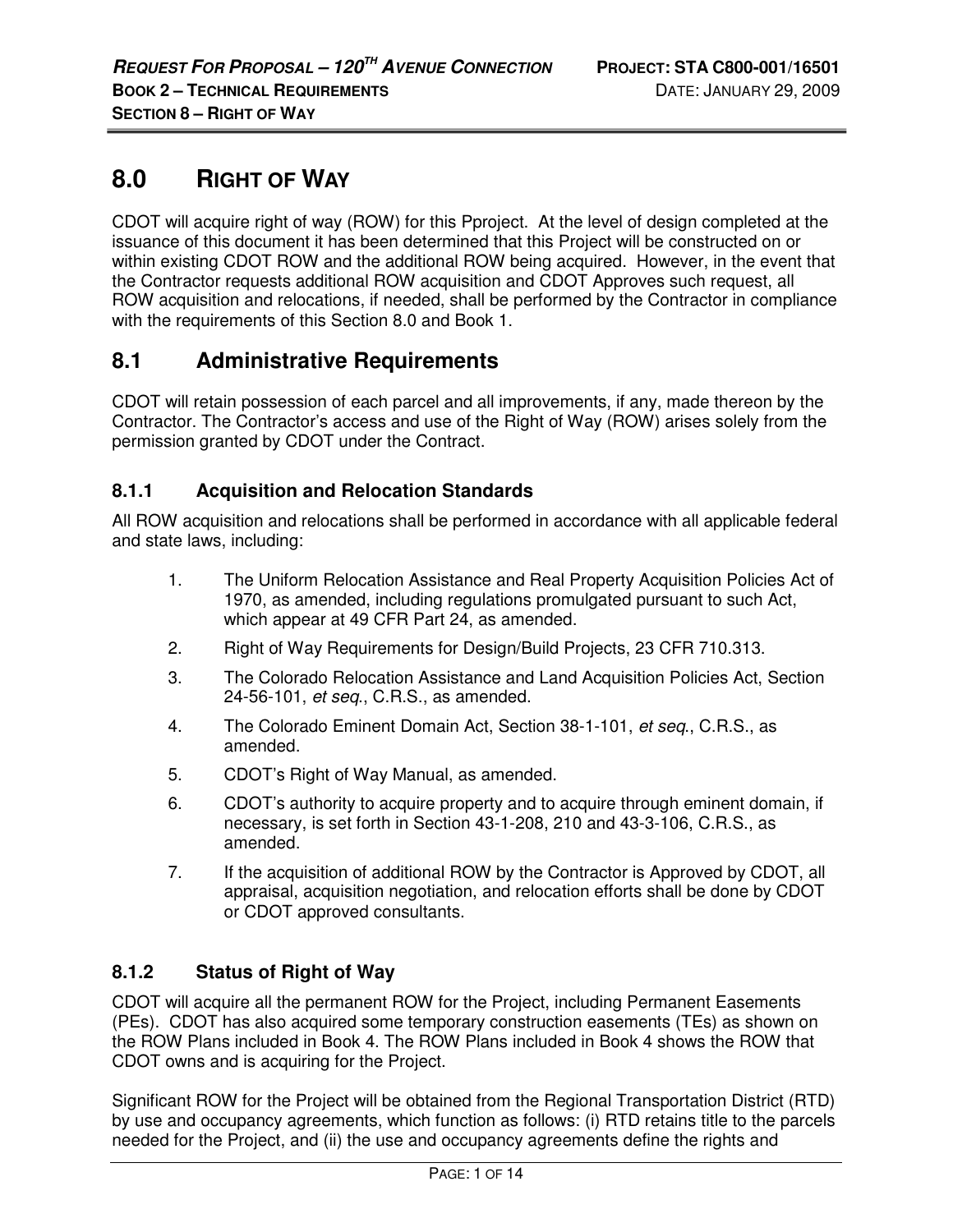responsibilities of CDOT and RTD relevant to the Project. The Contractor shall comply with all the terms and conditions of the use and occupancy agreements. The parcels that will be obtained pursuant to use and occupancy agreements are shown on the ROW Plans included in Book 4. A copy of a form use and occupancy agreement is attached as Appendix A. It is anticipated that Appendix A will later be supplemented with the actual use and occupancy agreements that are executed by CDOT and RTD. The actual use and occupancy agreements may vary from the form use and occupancy agreement currently attached as Appendix A.

The Contractor shall be allowed access to each parcel identified in Appendix B as each parcel is acquired. CDOT will provide the Contractor with status reports, written notice of parcel access, and any applicable restrictions that may apply. The Contractor shall not access any parcel on which access has not been provided.

The Contractor will not be allowed access to the western portion of Parcel 1 (the existing RTD Park-n-Ride) until May 31, 2010. Operations and parking of the existing facility must remain undisturbed until this date.

The Contractor shall not trespass on private property. If CDOT discovers a trespass, the Contractor shall promptly vacate possession of the private property upon receipt of notice of the trespass from CDOT. If any liability occurs as a result of the trespass, the Contractor shall be responsible for such liability, including indemnifying CDOT for such liability. In the event that trespass occurs, and especially in instances where trespasses persist after receipt of a notice to desist from CDOT, the Contractor shall be liable for liquidated damages as defined in Section 17 of Book 1 of the Contract Documents.

# **8.1.3 Right of Way Manager**

A ROW manager shall only be retained if ROW acquisition by the Contractor is Approved by CDOT. The Contractor's ROW manager shall be responsible for all ROW coordination and compliance requirements. The ROW manager shall be qualified and Approved by CDOT for both acquisition and relocation services. The ROW Manager shall coordinate all acquisition and relocation Activities with CDOT.

# **8.1.4 Property Management Plan**

CDOT's property acquisition includes the acquisition of one residential house and two other buildings used for storage, all of which are located at 8520 West 120<sup>th</sup> Avenue Broomfield, CO 80020. As set forth in Section 8.2.1, the Contractor shall be responsible for demolition of these improvements before completion of construction of the Project. If such demolition is not immediately completed, the Contractor shall be responsible for all property management requirements for such improvements until their demolition. The Contractor shall establish and maintain a written Property Management Plan for the Work, including such improvements, which shall establish administrative and technical means for the security, hazardous materials assessment, demolition, debris removal, site clearing, and cleanup of building structures and property improvements acquired as a part of the ROW on the Project. The Property Management Plan shall conform to Chapter 7, Property Management, of the CDOT Right of Way Manual and shall specifically address the following components:

- 1. Project Land and Improvements
- 2. Demolition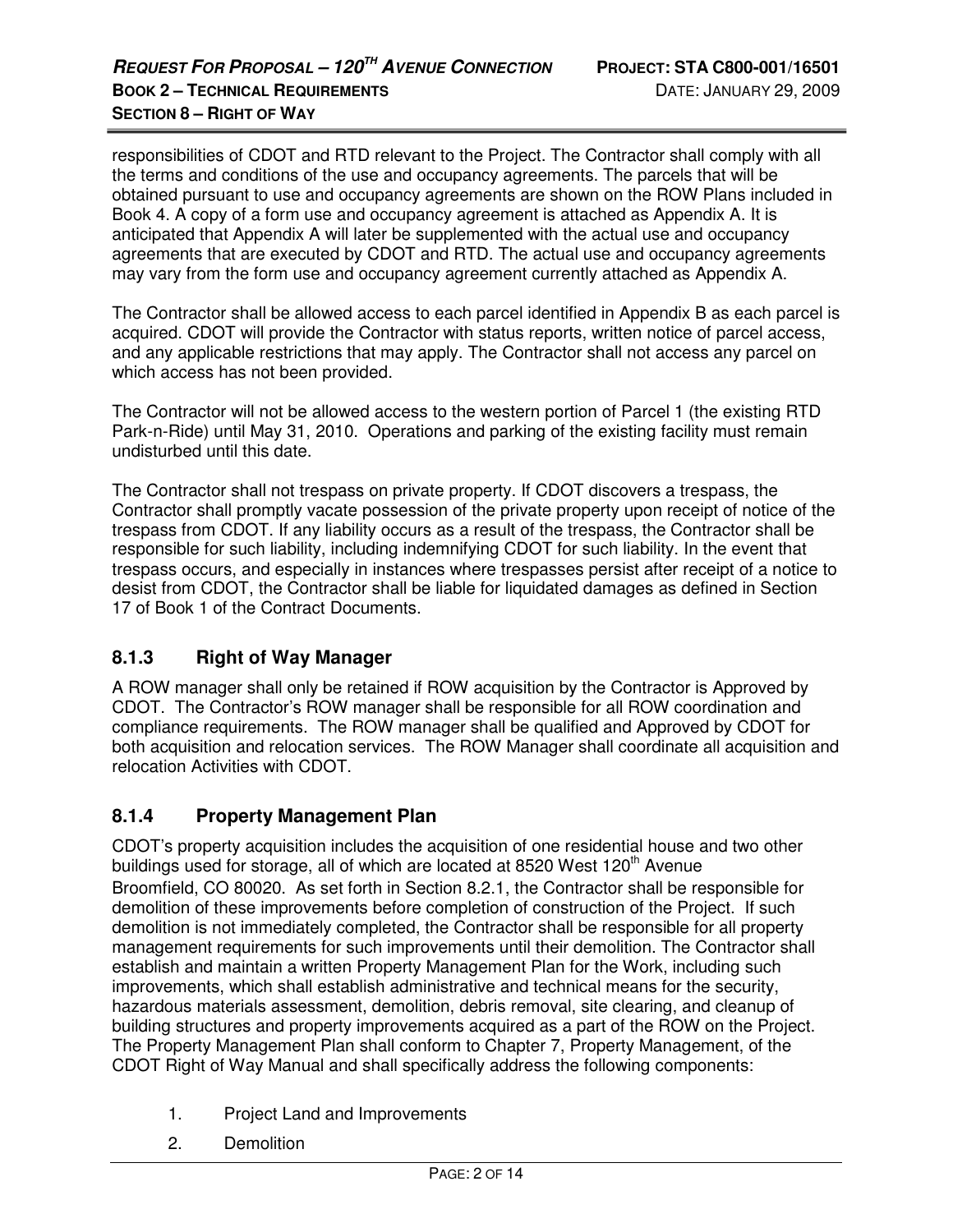- 3. Rodent Control
- 4. Safety
- 5. Hazardous Waste and Storage Tanks
- 6. Hazardous Materials
- 7. Improvement Security and Maintenance

The Property Management Plan shall be submitted to CDOT for Approval at least 60 Days after NTP2.

# **8.2 Acquisition and Relocation Requirements**

#### **8.2.1 Temporary Easements**

The TEs acquired by CDOT for the Project are shown on the ROW Plans included in Book 4. Should the Contractor determine that it needs TEs in addition to the TEs shown on the ROW Plans included in Book 4 (Additional TEs), the Contractor shall submit a written request to purchase such the Additional TEs to CDOT for Approval. Each request shall include the following documentation:

- 1. Identification of the Additional TEs and an explanation of a justification for their need. An illustration of each Additional TE superimposed on an aerial photograph with the dimensions of the requested Additional TE will be sufficient.
- 2. A preliminary cost estimate for each Additional TE that includes separate values for land and improvements, if any improvements will be affected, and appraisal (if needed) and acquisition costs.
- 3. Conveyance deeds showing the names of the current owners of all properties from which Additional TEs will be needed.

CDOT will review each request and, if Approved, shall notify the Contractor in writing. If CDOT Approves the request, the Contractor, at its sole cost and expense, shall be responsible for acquiring such Additional TEs.

Once authorization is obtained from CDOT, the Contractor may begin the ROW plans preparation, valuation, and acquisition negotiation process for the Additional TE's. All aspects of the ROW process for Additional TEs must be conducted in compliance with CDOT's Right of Manual, including ROW plans preparation and approval, appraisal, appraisal review (if required) or valuation, and acquisition negotiations. An appropriate environmental clearance, as specified in Section 5.0 of Book 2, shall be required as a prerequisite for approval of ROW plans for the Additional TEs. If an Additional TE is to be acquired from a landowner in which CDOT has an unsettled condemnation case, the same appraiser that prepared the appraisal for CDOT's condemnation case shall value the Additional TE. CDOT must Approve all value determinations and appraisals (if needed) for the Additional TE prior to any offer being made to the landowner.

After each TE is acquired, the Contractor shall submit a complete parcel acquisition file, which includes but is not limited to, copies of offer letters, fair market value determinations or value findings, fully-executed easement documents and/or agreements, the negotiator's signed diary,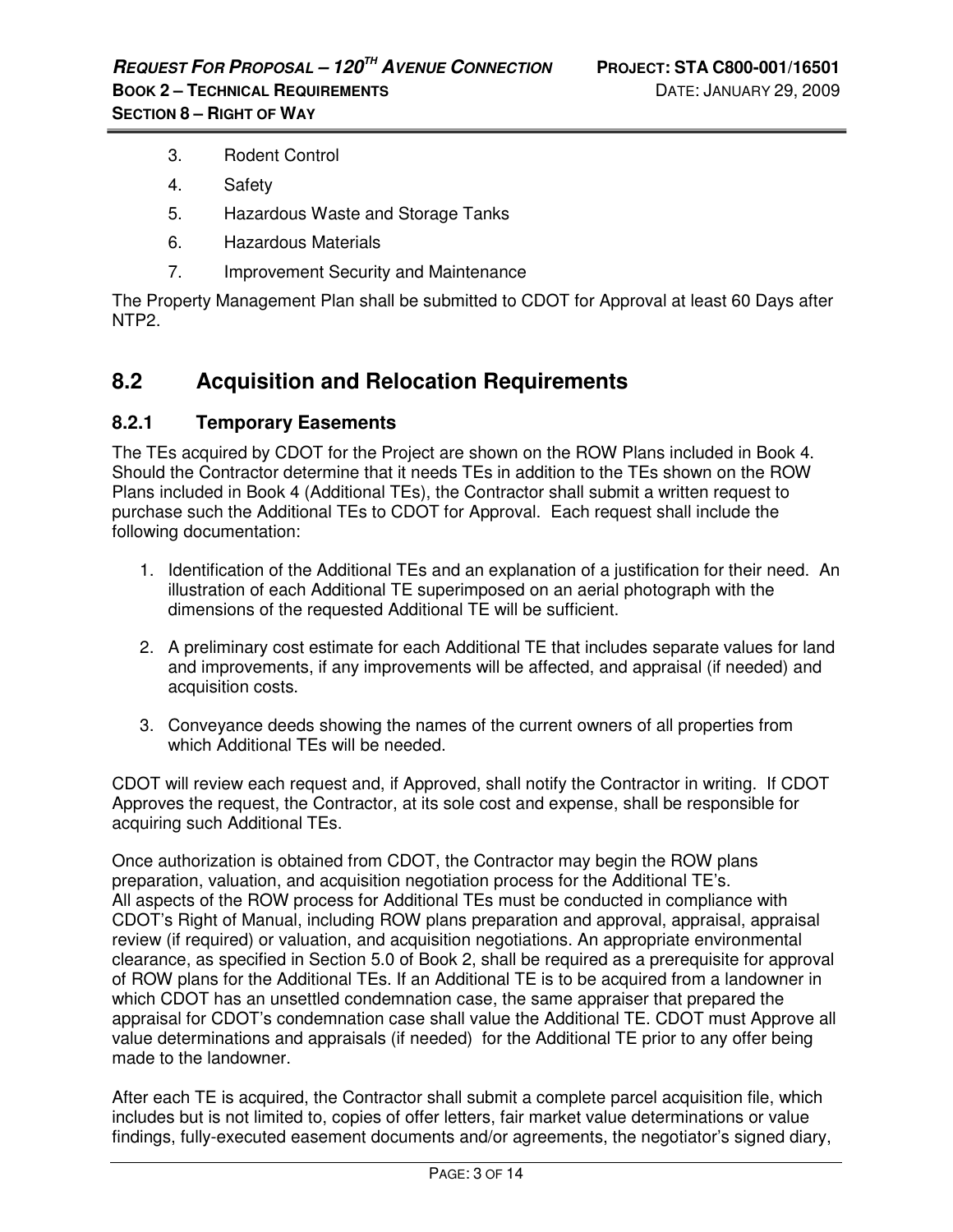and a statement signed by the property owner acknowledging receipt of payment in full. Parcel acquisition files shall be submitted to CDOT for Approval no later than two Working Days following tender to the landowner. The Contractor shall not access any requested ROW parcel until CDOT provides written authorization allowing the Contractor access.

If the Contractor cannot reach an agreement with a landowner for the acquisition of the Additional TEs, the Contractor may request in writing that CDOT acquire the Additional TEs through condemnation proceedings. The Contractor shall prepare and submit to CDOT for Approval, a properly completed Condemnation Memorandum and Check List Form in accordance with the instruction contained in the CDOT Right of Way Manual. The condemnation request shall include two certified checks payable to the Clerk of the District Court of the appropriate county in the amount of the required condemnation filing fee and approved fair market value or value finding. The Contractor shall not enter any properties until notified in writing that legal possession has been obtained. Any cost increases, including payment of landowner's attorneys fees in some cases, or time delays as a result of condemnation proceedings shall be borne by the Contractor. The Contractor may be required to provide personnel for pre-trial and court testimony for each condemnation request.

#### **8.2.2 Utility Easements**

Construction of the Project will affect existing Utilities. Known easements for existing Utilities are shown in the ROW Plans included in Book 4 It is again noted that certain parcels will be obtained from the Regional Transportation District pursuant to use and occupancy agreements as are shown on the ROW Plans included in Book 4. A copy of a form use and occupancy agreement is attached to this Section as Appendix A. The form of use and occupancy agreement includes specific provisions concerning Utilities. The Contractor shall comply with the requirements of such provisions.

If the Contractor determines that it needs Utility easements in addition to the Utility easements shown on the ROW Plans included in Book 4 (Additional UEs), the Contractor, at its sole cost and expense, shall be responsible for acquiring such Additional UEs.

The acquisition of Additional UEs requires prior written consent by CDOT. Acquisition of additional UEs must be conducted in compliance with Section 8.2.3 of this Book 2.

#### **8.2.3 Request for Additional Right of Way and Permanent Easements**

Should the Contractor determine that additional ROW or PEs (including Additional UEs) are necessary or desirable, the Contractor shall submit a written request to CDOT for Acceptance. If acquisition of both Additional TEs and permanent ROW are requested, the application, approval and acquisition requirements of this section 8.1.5.3 are applicable. Section 8.1.5.2 is only applicable for requests to acquire Additional TEs only. Each request shall include the following documentation:

- 1. Identification of the additional ROW and an explanation of a justification for its need. An illustration of each parcel superimposed on an aerial photograph with approximate area of the parcel will be sufficient.
- 2. A preliminary cost estimate for each parcel that includes separate values for land, improvements, damages or benefits (if any), relocation (if applicable), and survey, right of way plan preparation, appraisal and acquisition costs.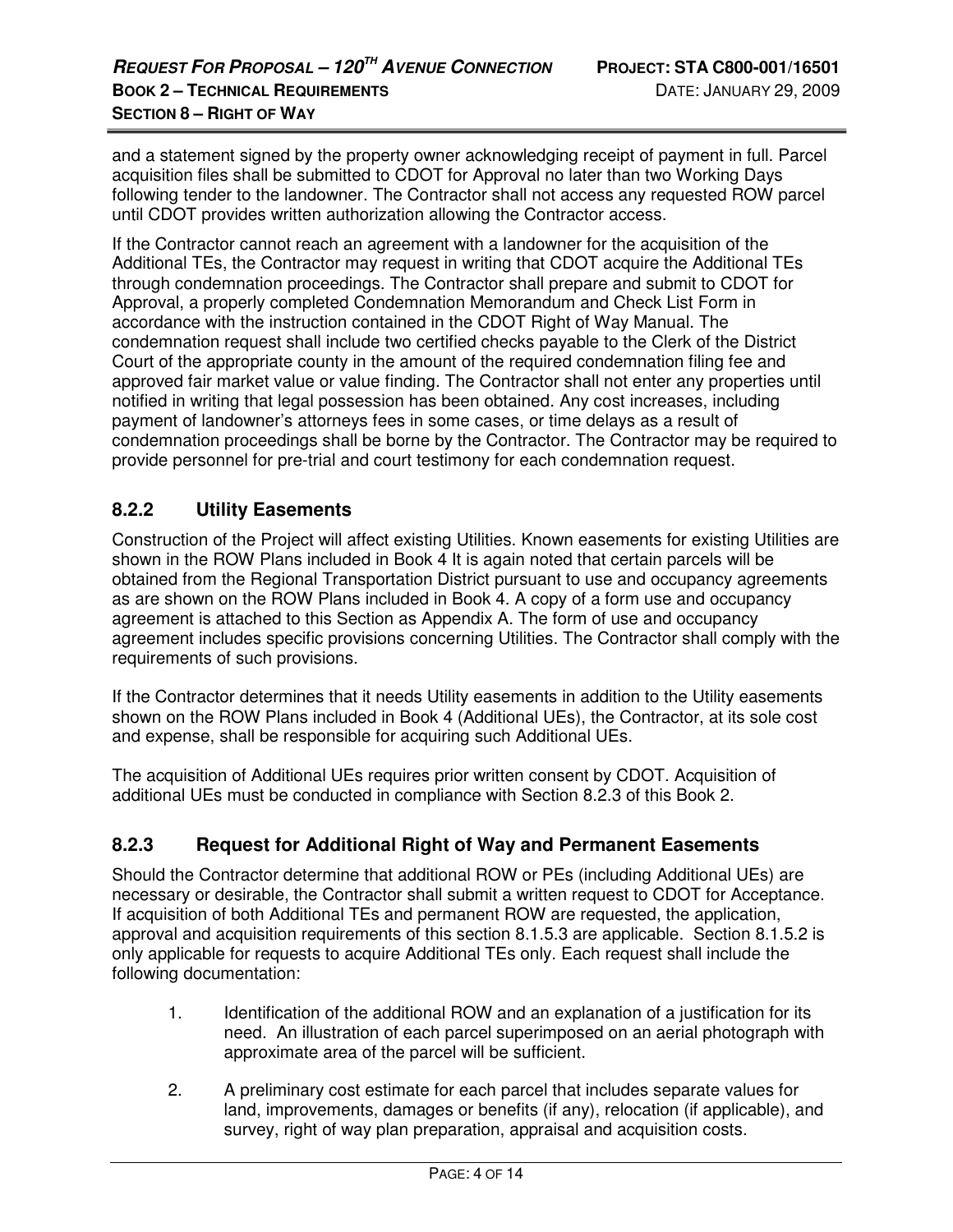- 3. A title commitment report for each parcel, including all supporting documentation, not more than 30 days old. The Contractor shall be required to purchase title insurance for all additional ROW, PEs and Additional UEs it is allowed to purchase and, if condemnation is needed, the Contractor shall be responsible for providing litigation guarantees for eminent domain proceedings.
- 4. Any maps, deeds, or other information available to the Contractor that shall expedite the acquisition.
- 5. Acquisition stage relocation plan in accordance with the CDOT Right of Way Manual, Chapter 5, if additional ROW acquisition requires occupant or personal property relocation.

CDOT will review each request and, if Accepted, shall notify the Contractor in writing. CDOT will notify the Contractor of any deficiencies and may request a resubmittal of the request. The Contractor shall promptly correct any deficiencies and resubmit the appropriate documentation.

If authorization is obtained from CDOT, the Contractor may begin the right of way acquisition process for the additional ROW. All aspects of the ROW process for the additional ROW must be conducted in compliance with CDOT's Right of Manual, including ROW plans preparation and approval, appraisal and valuation, conduct and procedures for acquisition negotiations and relocation, if needed. An appropriate environmental clearance, as specified in Section 5.0 of Book 2, shall be required as a prerequisite for Approval of ROW plans for the additional ROW. If the additional ROW is to be acquired from a landowner for which CDOT has an unsettled condemnation case, the same appraiser that prepared the appraisal for CDOT's condemnation case shall value the additional ROW. CDOT must Approve the value determination for the additional ROW, or if required, issue a fair market value determination prior to any offer being made to the landowner. If the additional ROW acquisition requires occupant or personal property relocation, such relocation shall be conducted in compliance with Chapter 5 of the CDOT Right of Way Manual.

After each parcel of additional ROW is acquired, the Contractor shall submit a complete parcel acquisition file, which includes but is not limited to, copies of offer letters, fair market value determinations or value findings, fully executed easement documents and/or agreements, the negotiator's signed diary, a statement signed by the property owner acknowledging receipt of payment in full and if relocation is applicable, all required relocation forms. Parcel acquisition files shall be submitted to CDOT for Acceptance no later than two Working Days following tender to the landowner. The Contractor shall not access any requested ROW parcel until CDOT provides written authorization allowing the Contractor access.

If the Contractor cannot reach an agreement with a landowner for the acquisition of the additional ROW, the Contractor may request in writing that CDOT acquire the additional ROW through condemnation proceedings. The Contractor shall prepare and submit to CDOT for Approval a properly completed Condemnation Memorandum and Check List Form in accordance with the instruction contained in the CDOT Right-of-Way Manual. The condemnation request shall include a certified check payable to the Clerk of the District Court of the appropriate county in the amount of the required condemnation filing fee and approved fair market value or value finding. The Contractor shall not enter any properties until notified in writing that legal possession has been obtained. Any cost increases or time delays as a result of condemnation proceedings shall be borne by the Contractor. The Contractor may be required to provide personnel for pre-trial and court testimony for each condemnation request.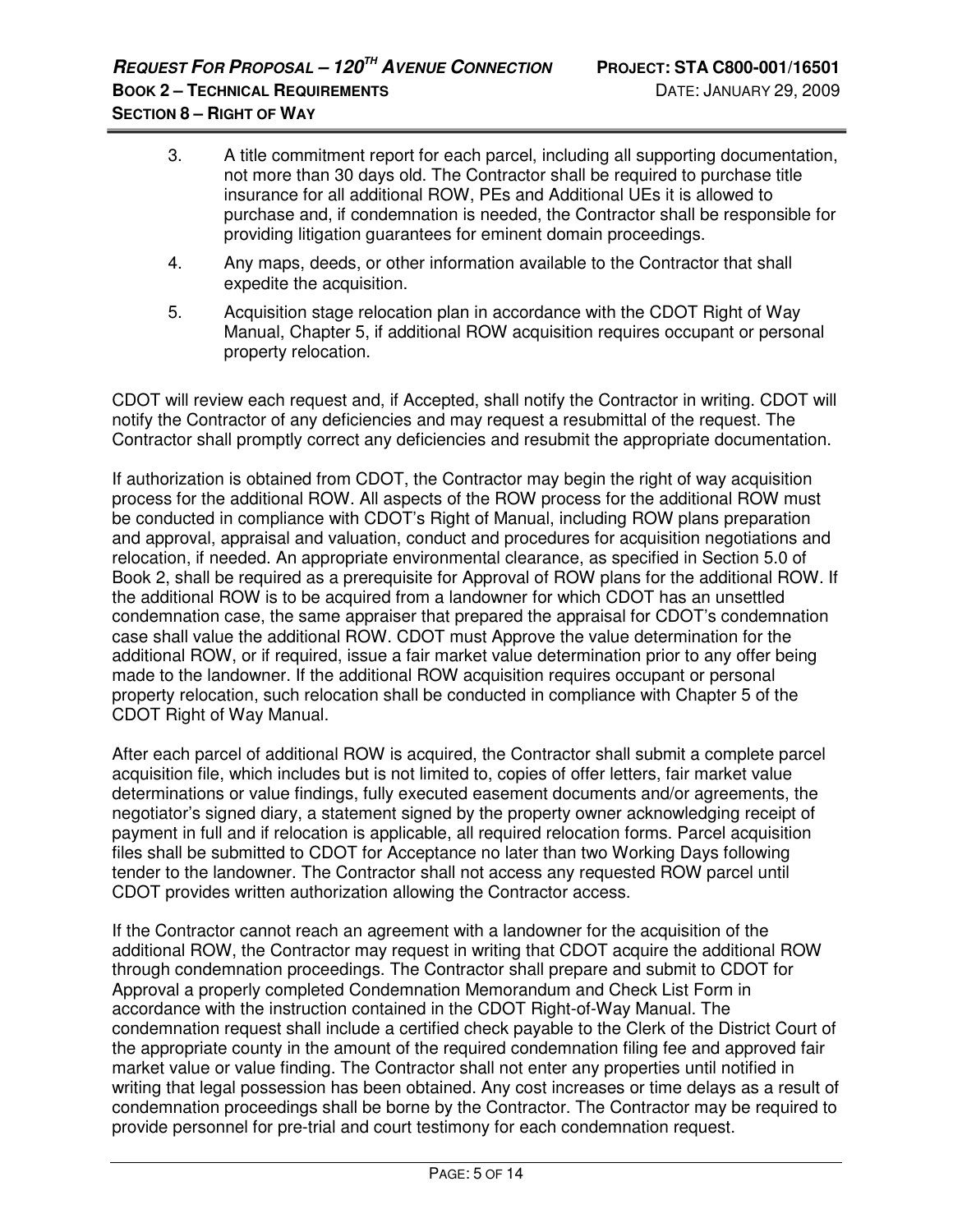### **8.2.4 Permission to Enter Property**

The Contractor shall secure permission to enter property forms prior to entering any property outside the ROW for surveying, nonintrusive environmental investigation, and appraisal purposes. It shall be the Contractor's sole responsibility to obtain the forms and the Contractor shall be responsible for any and all damages and claims. The Contractor shall submit copies of all permission to enter property forms to CDOT for Acceptance.

# **8.3 Construction Requirements**

#### **8.3.1 `Demolition**

The Contractor shall demolish all buildings, structures, and other improvements on the ROW, including but not limited to, those structures listed in Appendix C of this Section. In the event that ROW acquisition has been approved by CDOT that includes acquisition of structures or improvements, demolition of such structures and improvements shall be completed in compliance with this section. The Contractor shall conduct asbestos and lead-based paint inspections and any required action in accordance with Book 1 of the Contract Documents. All Utilities associated with such buildings, structures and other improvements, installed on or connected to the ROW shall be abandoned or removed in accordance with the requirements of the applicable Utility Owner as part of the demolition, unless otherwise noted.

The Contractor shall perform and document asbestos and lead-based paint inspections and obtain all required permits prior to demolition of any property. The Contractor shall also obtain all permits or other approval documents required by state and local governments prior to demolition of any property. Such documentation shall be submitted to CDOT for Acceptance at least 15 Days prior to demolition.

# **8.3.2 Restoration of Property and Landscape**

Temporary easements are temporary rental of property. At the end of the rental period, property occupied by the Contractor under a temporary easement shall be returned to the landowner in the same condition it was in prior to taking possession. The Contractor shall, at its sole cost and expense, repair and/or replace or restore any damage to temporary easement property that may occur as a result of the Contractor's occupancy, to a condition reasonably similar or equal to that existing prior to the damage. Restoration may include, but is not limited to, repair, replacing in kind, rebuilding, or replanting. Such restoration must be completed prior to the termination date of the temporary easement rental term.

# **8.3.3 Protection of Property**

Once permission to enter has been acquired for a property in accordance with the requirements herein, the Contractor shall manage and minimize losses to the property in accordance with the requirements of Section 18, Maintenance During Construction. This shall include the installation of temporary chain-link security fencing sufficient to contain animals, people, etc. The temporary fencing shall be installed prior to removing any ROW fencing or sound barrier in place within the Project limits.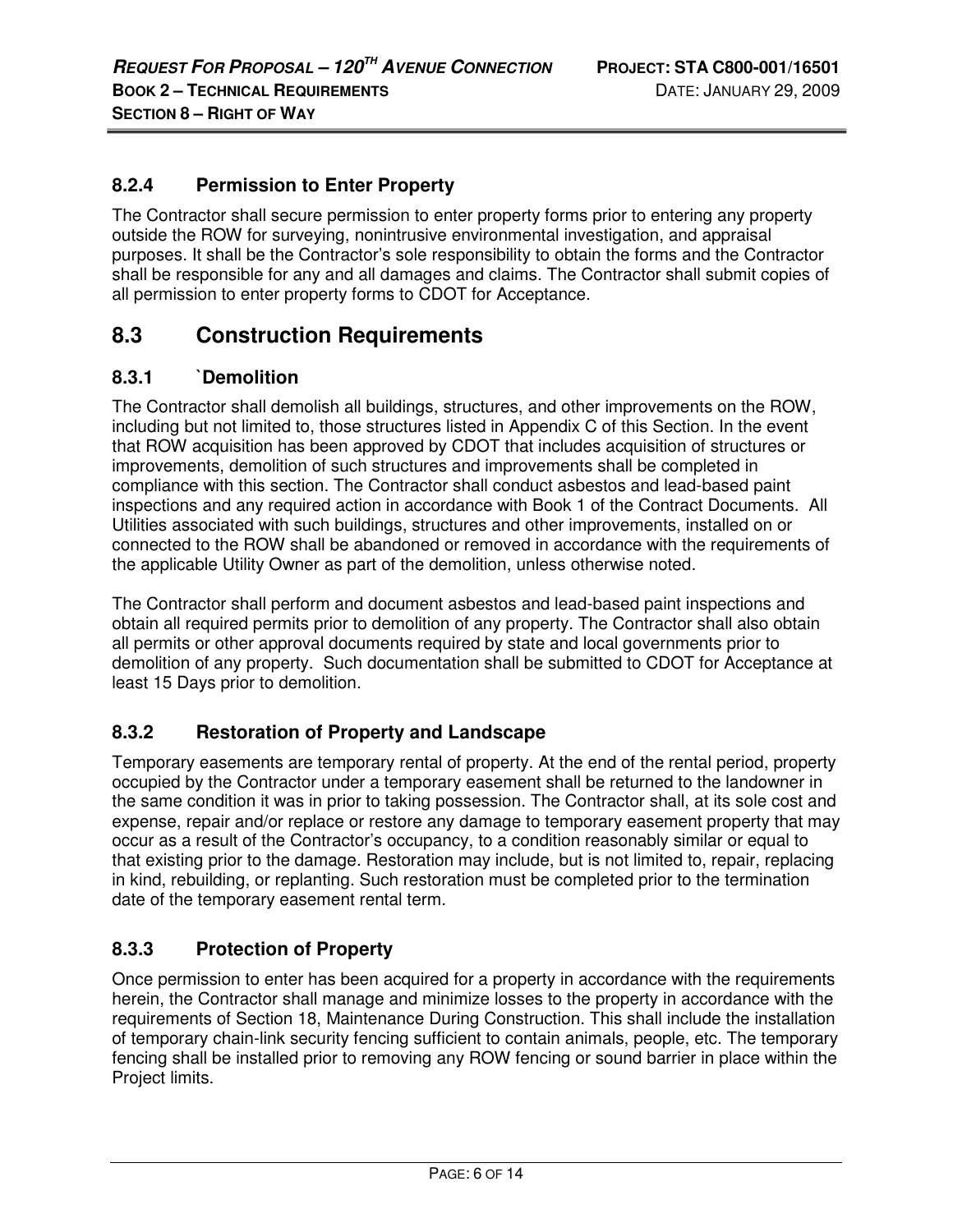# **8.4 Deliverables**

At a minimum, the Contractor shall submit the following to CDOT for review, approval and/or acceptance:

| <b>Deliverable</b>                             | Acceptance or<br><b>Approval</b> | <b>Schedule</b>                                                  |
|------------------------------------------------|----------------------------------|------------------------------------------------------------------|
| <b>Property Management Plan</b>                | Approval                         | 60 days after NTP2                                               |
| <b>Parcel Acquisition Files</b>                | Acceptance                       | No later than two working days<br>following tender of payment    |
| Condemnation memorandum<br>and check list form | Approval                         | Concurrent with the request to<br>CDOT for property condemnation |
| Request for additional ROW<br>(letter)         | Acceptance                       | As needed                                                        |
| Permission to enter property<br>form           | Acceptance                       | Prior to entering private property                               |
| Asbestos and lead based paint<br>inspection    | Acceptance                       | 15 days prior to demolition                                      |

All deliverables shall also conform to the requirements of Section 3, Quality Management.

# **8.5 Appendices**

Appendices are as follows:

- A. Form use and occupancy agreement for CDOT's use and occupancy of property owned by the Regional Transportation District for the Project.
- B. ROW Schedule
- C. ROW Demolition Schedule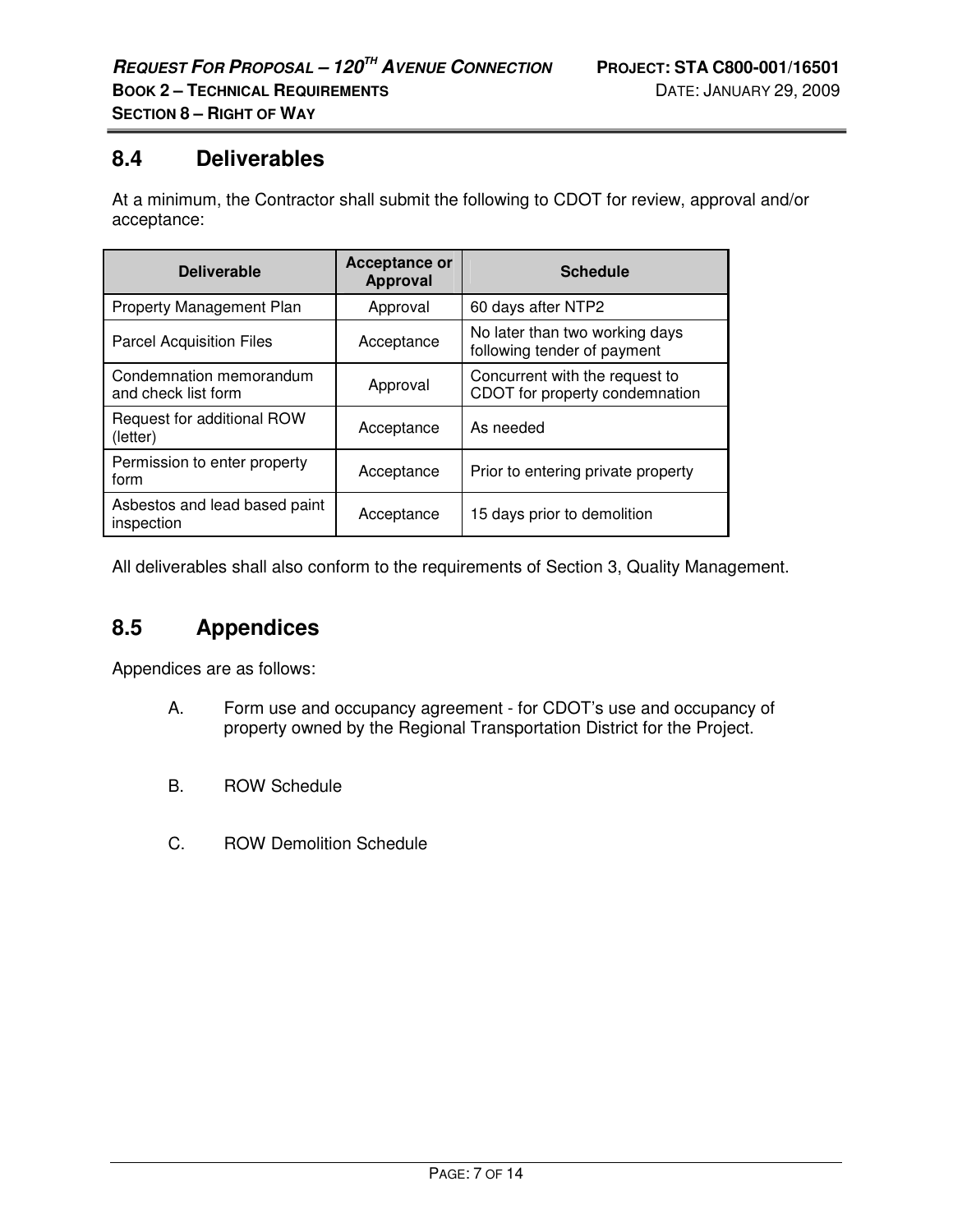# APPENDIX A

Form Use and Occupancy Agreement - for CDOT's Use and Occupancy of Property Owned by the Regional Transportation District for the Project.

#### **USE AND OCCUPANCY AGREEMENT**

This Use and Occupancy Agreement is entered into this \_\_\_\_\_\_ day of \_\_\_\_\_\_\_\_\_\_\_\_\_, 200\_\_, by and between the REGIONAL TRANSPORTATION DISTRICT, 1600 Blake Street, Denver, CO 80202 (hereinafter referred to as "RTD") and the STATE OF COLORADO for the use and benefit of the DEPARTMENT OF TRANSPORTATION, 4201 East Arkansas, Denver, Colorado 80222 (hereinafter referred to as "CDOT"). CDOT and RTD are collectively referred to as the "Parties".

# **FACTUAL RECITALS**

A. RTD is the owner of certain real property located in the City and County of Broomfield, Colorado. Such property which is hereinafter referred to as "RTD Right of Way" is illustrated on Exhibit "A"; and

B. On February 21, 2006, CDOT and RTD entered into a Possession and Use Agreement, a copy of which is attached hereto as Exhibit "A," wherein RTD conveyed to CDOT possession of 15,215 sf of RTD-owned property which was a part of RTD's existing Broomfield Park-n-Ride located in the southeast quadrant of the SH 128 (120<sup>th</sup> Avenue) and SH 121 (Wadsworth Boulevard) intersection, so CDOT could use such property for CDOT Project No. SHO M145-006, which is a reconstruction and realignment of the SH 121/SH 128 intersection ("SH 121/SH 128 Intersection Project"). Such agreement shall hereinafter be referred to as the "SH 121/SH 128 P&U Agreement"; and

C. CDOT and the City of Broomfield ("Broomfield") have agreed that CDOT will design, purchase right of way for, and construct CDOT Project No. STU 1281-012, which is the first phase of a project that will provide a direct connection across US 36 realigning 120<sup>th</sup> Avenue in the City and County of Broomfield beginning from the reconstructed SH 121/SH 128 intersection, extending east over US 36 south of the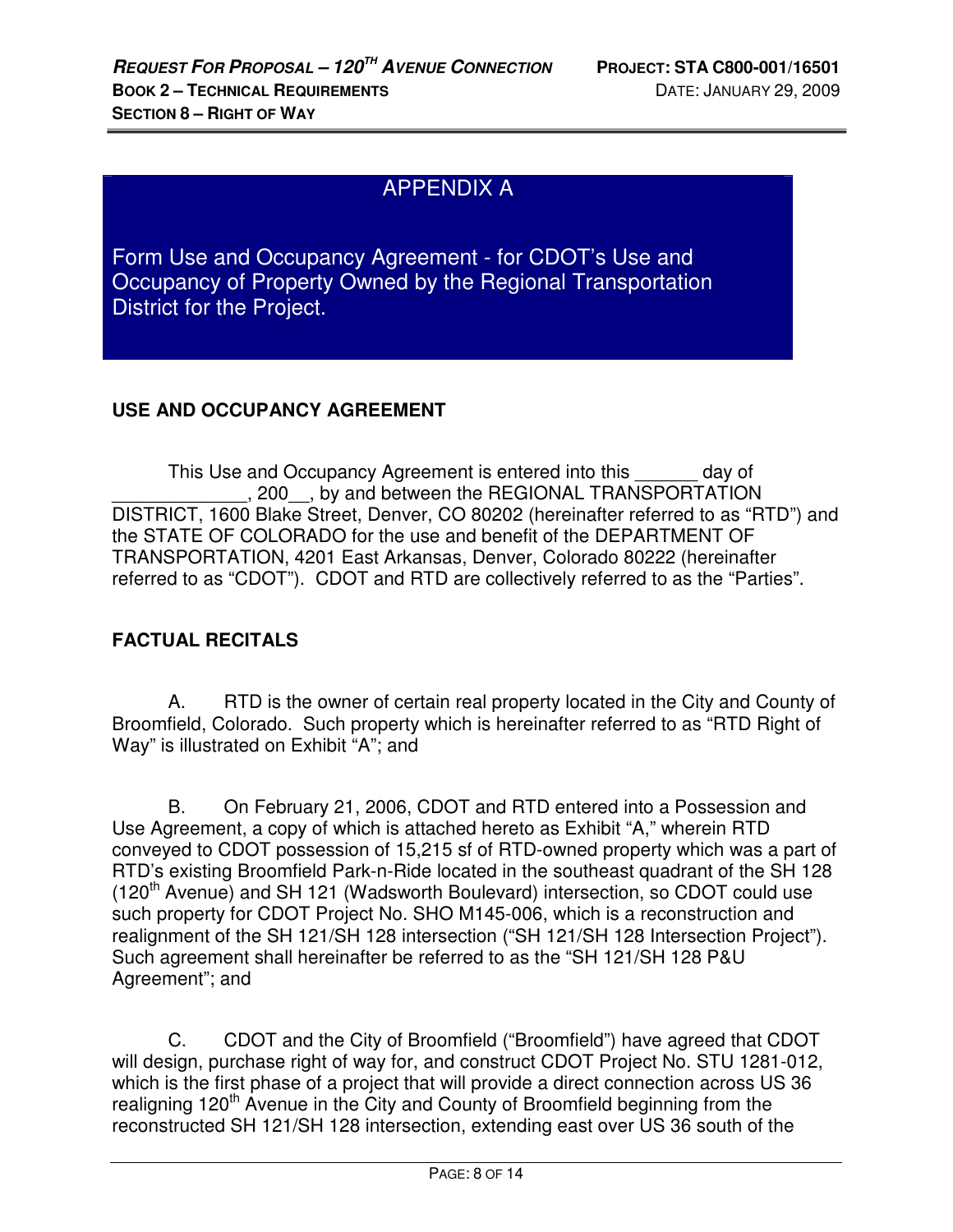current SH 121/SH 128/US 36 interchange, then continuing east and crossing under the BNSF Railway Company line and reconnecting with existing SH 128 (120<sup>th</sup> Avenue) near the intersection of SH 128 and Teller Street. This project and the SH 121/SH 128 Intersection Project, shall hereinafter collectively be referred to as the "120<sup>th</sup> Avenue Connection Project". An illustration of the 120<sup>th</sup> Avenue Connection Project and the current contemplated project phasing is attached hereto as Exhibit B; and

D. CDOT has asked RTD for permission to use and occupy the portion of RTD Right of Way illustrated on the right of way plans attached hereto as Exhibit "C" (hereinafter referred to as the "Subject Property") which CDOT needs for the 120<sup>th</sup> Avenue Connection Project. A legal description for the Subject Property is attached hereto as Exhibit "D"; and

E. RTD has agreed to allow CDOT to use the Subject Property. The permission instrument for CDOT's use of the Subject Property is a use and occupancy agreement. This Use and Occupancy Agreement defines the rights and responsibilities of the parties with regard to CDOT's use of the Subject Property; and

F. In consideration of the foregoing and this Agreement is executed by the Parties under the authority of § 29-1-203, § 32-9-119, § 43-1-106 and § 43-1-110, C.R.S., as amended, and by the RTD General Manager pursuant to the authorization by the RTD Board of Directors provided at the RTD Board meeting of (date), 2008 a copy of the minutes of which is attached hereto.

# **NOW THEREFORE, it is hereby agreed that:**

1. RTD hereby consents to the use and occupancy of the Subject Property by CDOT for the construction, operation and maintenance of roadways and all associated appurtenances, including but not limited to bridges and other structures, signals, culverts, sluices, drains, ditches, waterways and other drainage features, pedestrian and bicycle facilities, embankments, slopes, retaining walls, trees, shrubs and other landscaping ("CDOT Transportation Facilities") subject to the terms and conditions herein contained.

2. The Subject Property may not be used for any purposes other than the purposes described herein without the specific written prior permission of RTD. Any other use of the Subject Property shall constitute a material breach of this Agreement. Any revenue producing operation on the Subject Property shall be permitted only subject to agreement between the Parties as to the nature of the operation and use of the proceeds.

3. CDOT acknowledges RTD's authority to grant this Use and Occupancy Agreement and RTD by its issuance represents it has the authority to do so. RTD shall not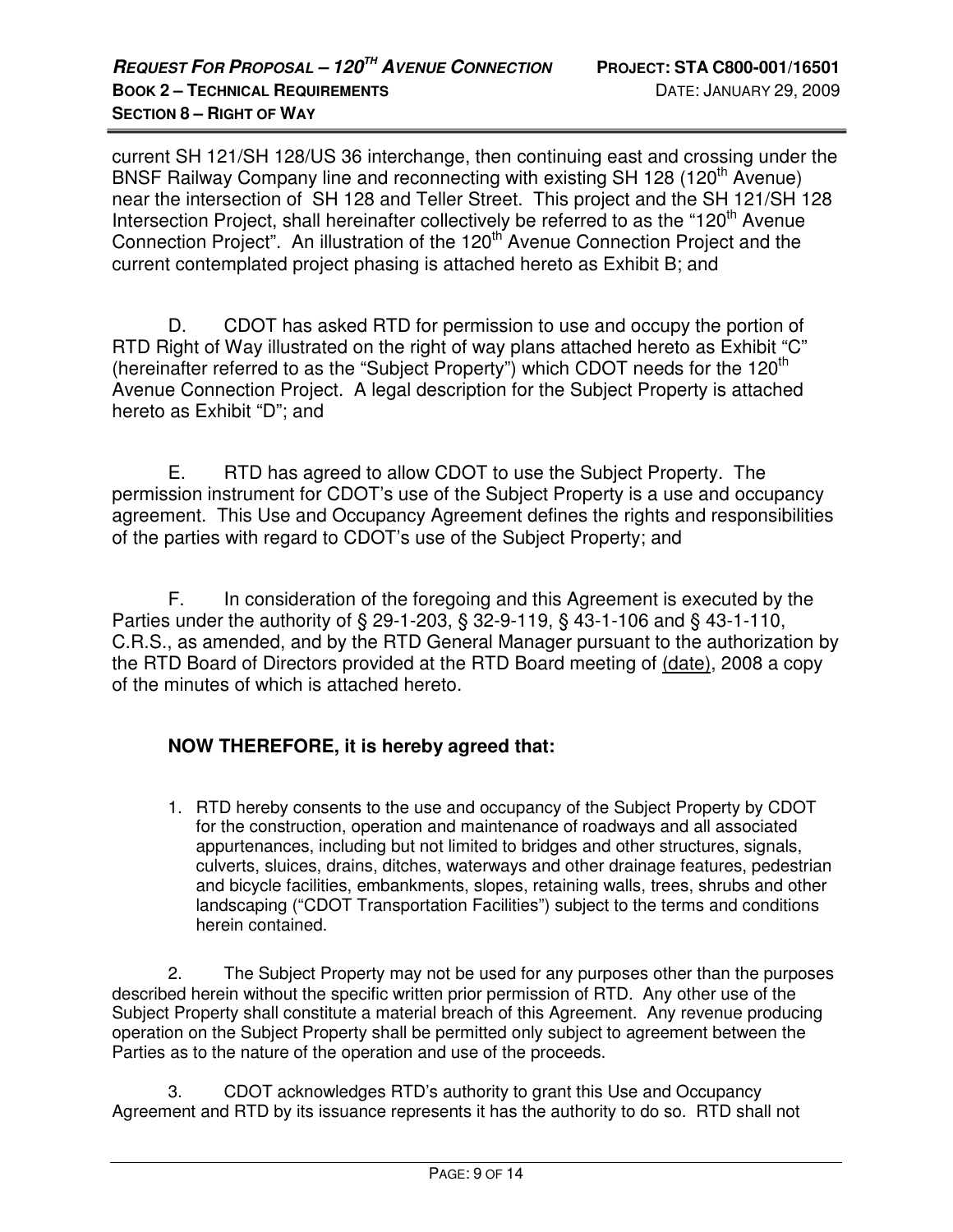convey any of its interests in the Subject Property without CDOT's consent during the effective term of this Agreement.

 4. The CDOT Transportation Facilities to be constructed on the Subject Property are defined by a set of preliminary design plans sufficient for awarding a contract to a design-build contractor dated \_\_\_\_\_\_\_\_\_\_\_\_\_\_. RTD has reviewed and approved such plans. CDOT shall not proceed with any major modifications of the CDOT Transportation Facilities or other new construction on the Subject Property, without first obtaining prior approval, including a detailed review and approval of all design plans, from RTD, which approval will not be unreasonably withheld. "Major modifications of the CDOT Transportation Facilities" shall be defined as modifications that trigger modifications to the right of way plans and legal descriptions of the Subject Property. Upon completion of the design-build contract, CDOT shall submit to RTD a full set of "as built" drawings for the completed CDOT Transportation Facilities.

5. Operation, maintenance, and repair of the CDOT Transportation Facilities on the Subject Property will be the sole legal and financial responsibility of CDOT, including the landscaping, sweeping, graffiti, litter, and snow removal. CDOT operates, maintains, and repairs its transportation facilities to Colorado Transportation Commission level of service (MLOS) allocated standards. If CDOT fails to properly maintain the Subject Property to the MLOS standards so that the lack of such maintenance impairs the use, operation, maintenance, or safety of adjoining RTD properties, RTD shall make written demand on CDOT to immediately complete outstanding maintenance items. The Parties contemplate that an additional intergovernmental agreement will be negotiated and executed, which will more specifically define the maintenance responsibilities of each entity for the RTD Right of Way, the Subject Property, and the CDOT Transportation Facilities. This provision shall be controlling on maintenance issues until it is replaced by another intergovernmental agreement, if the execution of such an agreement occurs.

 6. A utility, or utilities, may, ask for permission to occupy or cross the Subject Property. In the event of such an occurrence, CDOT shall be the entity authorized to issue permits for the Subject Property. If any permit application is acceptable, CDOT will issue a utility permit to allow for such use. All CDOT permits issued shall include the following provision:

The Regional Transportation District has an ownership interest in the property that is the subject of this permit. Permittee hereby indemnifies and holds harmless the Regional Transportation District for any and all liabilities arising from the uses allowed by the permit. Permittee shall name the Regional Transportation District as an additional insured on all insurance policies required by this permit. This permit shall not be valid until copies of such insurance policies have been be provided to: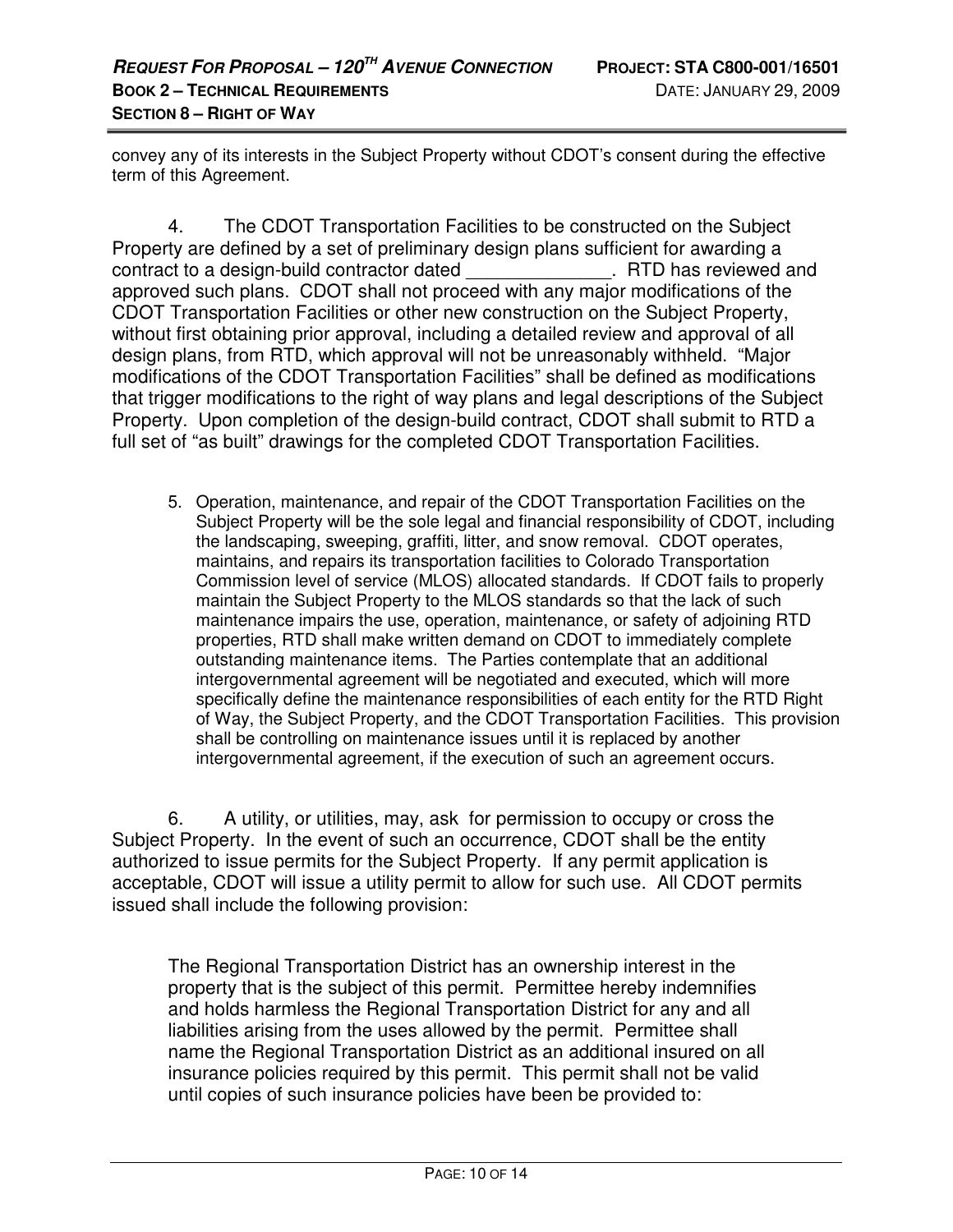Assistant General Manager of Planning and Development Regional Transportation District 1560 Broadway Denver CO 80202

RTD shall not issue a companion utility permit or license to allow for such use.

- 7. RTD expressly reserves the right to use and enjoy the Subject Property, including but not limited to the lands beneath and the airspace above, for all purposes and uses which do not unreasonably interfere with the uses granted to CDOT herein.
- 8. Except as specified in paragraph 6 above, CDOT's allowed use of the Subject Property as defined herein, shall not be transferred to another party without RTD's prior approval.
- 9. If CDOT fails to use the Subject Property for the uses defined herein by \_\_\_\_\_\_\_\_\_\_\_\_\_\_\_\_\_, 20\_\_, or if it abandons the Subject Property, CDOT's right to use the Subject Property shall terminate. Abandonment shall be deemed to occur for purposes of this Agreement if CDOT notifies RTD that it will cease to use the Subject Property for the CDOT Transportation Facilities, or if CDOT fails to use, operate, and maintain the CDOT Transportation Facilities for a consecutive period of 24 months during which time no construction or reconstruction activities are occurring.
- 10. Each party represents and warrants that it has taken all actions that are necessary or required by applicable law, to properly authorize the undersigned signatory to lawfully execute this Agreement on behalf of such party and to bind the party to its terms.
- 11. All notices and other communications provided for in this agreement shall be sent to the following:

For RTD:

Assistant General Manager of Planning and Development

Regional Transportation District

1560 Broadway

Denver CO 80202

For CDOT: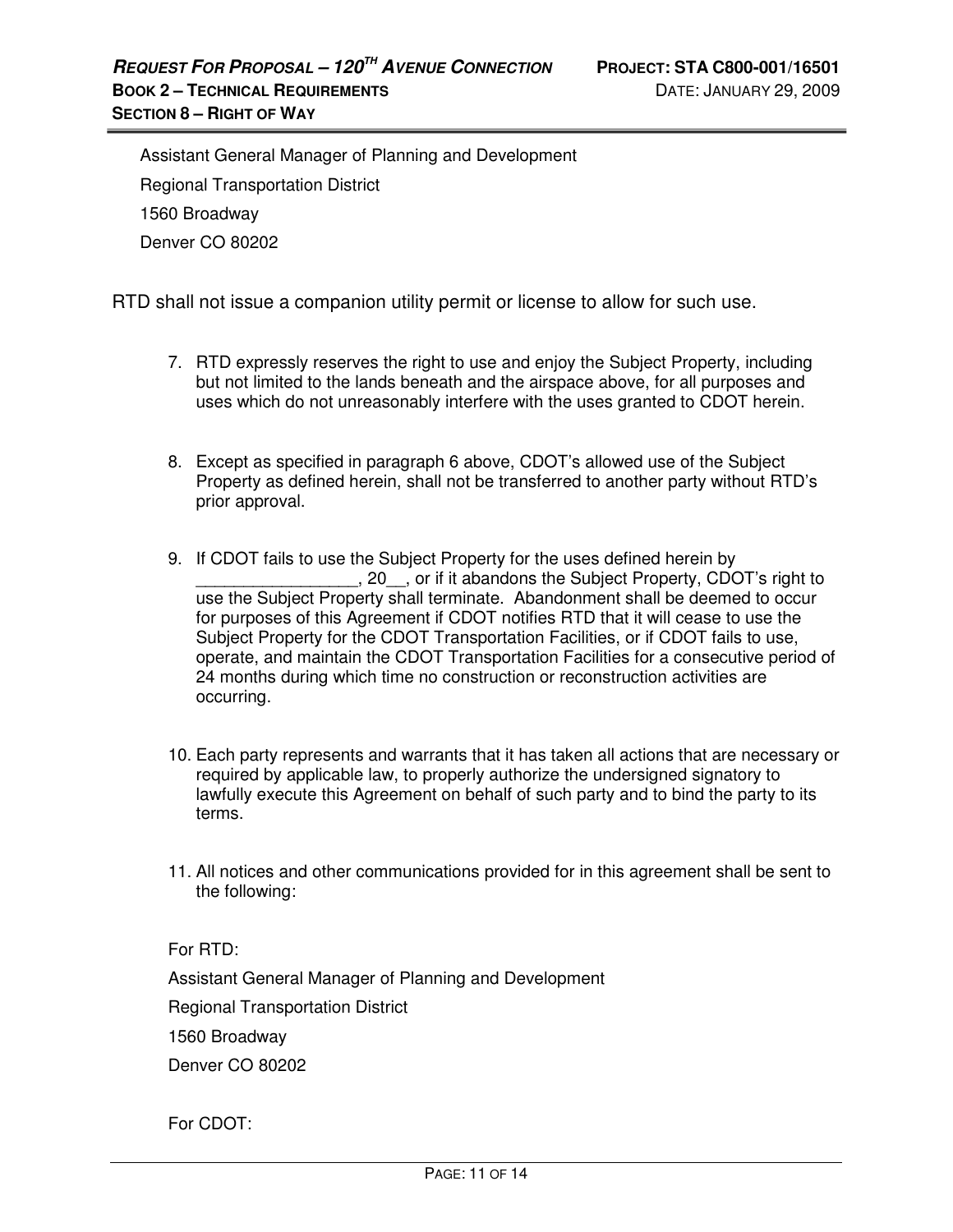Regional Transportation Director Colorado Department of Transportation 2000 South Holly Street Denver, CO 80203

IN WITNESS WHEREOF, the parties hereto have caused the foregoing Agreement to be executed the day and year first above written.

# **DEPARTMENT OF TRANSPORTATION STATE OF COLORADO**

ATTEST:

 Pamela Hutton Chief Engineer

By\_\_\_\_\_\_\_\_\_\_\_\_\_\_\_\_\_\_\_\_\_\_\_\_\_\_\_\_\_\_\_\_ By\_\_\_\_\_\_\_\_\_\_\_\_\_\_\_\_\_\_\_\_\_\_\_\_\_\_\_\_\_\_\_\_

 Ian Broussard Chief Clerk of Right-Of-Way

# **REGIONAL TRANSPORTATION DISTRICT**

ATTEST:

By\_\_\_\_\_\_\_\_\_\_\_\_\_\_\_\_\_\_\_\_\_\_\_\_\_\_\_\_\_\_\_\_

By\_\_\_\_\_\_\_\_\_\_\_\_\_\_\_\_\_\_\_\_\_\_\_\_\_\_\_\_\_\_\_\_

Clarence W. Marsella, General Manager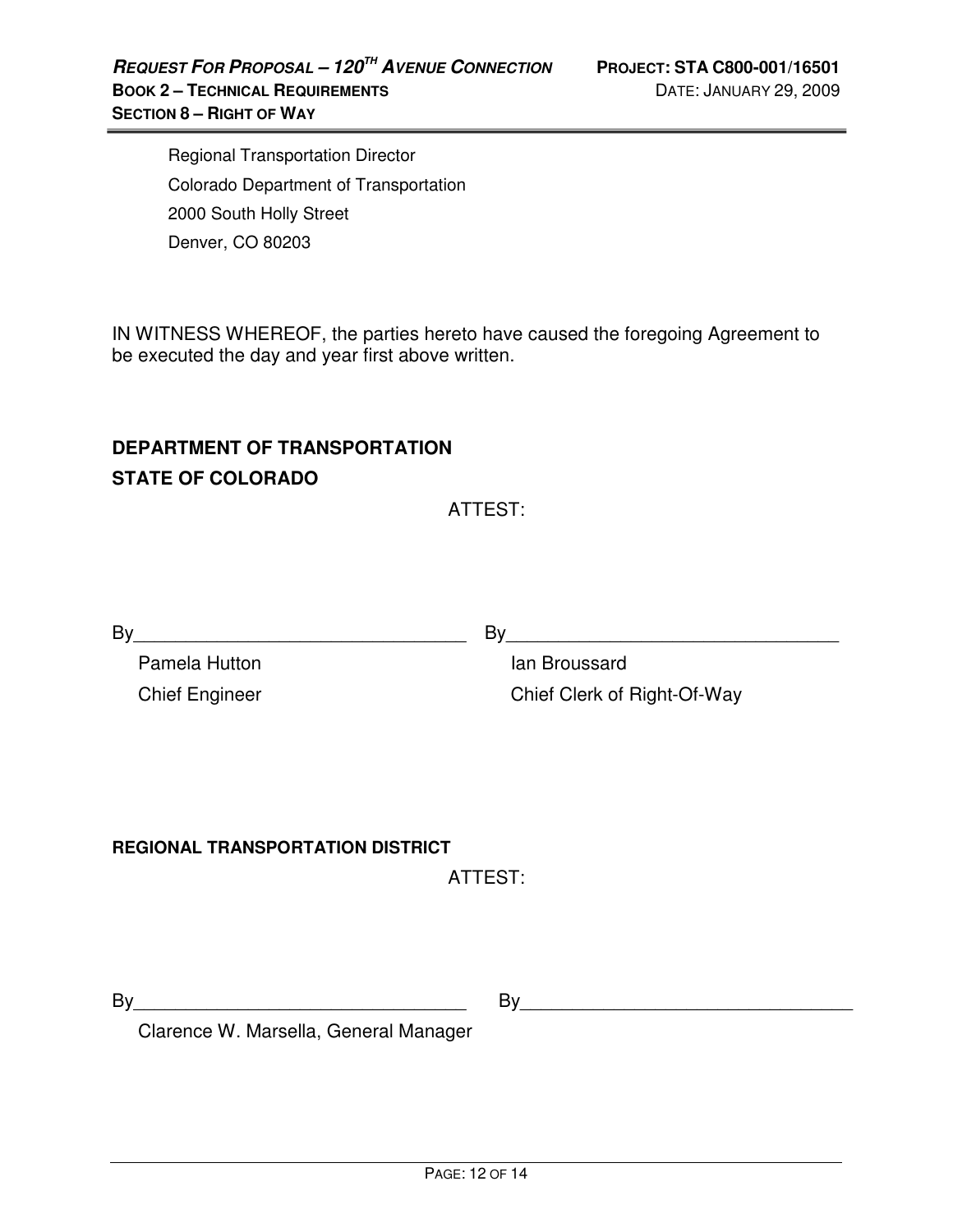| <b>APPENDIX B</b>                                                                  |                                                                                              |                    |  |
|------------------------------------------------------------------------------------|----------------------------------------------------------------------------------------------|--------------------|--|
| <b>RIGHT OF WAY SCHEDULE</b>                                                       |                                                                                              |                    |  |
| Parcel No.                                                                         | Owner                                                                                        | <b>Access Date</b> |  |
| 1                                                                                  | THE REGIONAL TRANSPORTATION<br>DISTRICT, a political subdivision of<br>the State of Colorado | May 31, 2010       |  |
| 1A, 6, 6A, 6B, PE-6,<br>PE-6A, PE-6B, SE-6,<br>SE-6A, SE-6B, SE-6C,<br>TE-6, TE-6A | THE REGIONAL TRANSPORTATION<br>DISTRICT, a political subdivision of<br>the State of Colorado | May 29, 2009       |  |
| 2, 2A, 2B, TE-2                                                                    | COUNTY OF JEFFERSON, STATE<br>OF COLORADO, a body politic and<br>corporate                   | May 29, 2009       |  |
| 3, 3A, 3R                                                                          | MORELAND PROPERTIES, LLC, a<br><b>Colorado Limited Liability Company</b>                     | May 29, 2009       |  |
| PE-4, TE-14, TE-15                                                                 | PARK 36 INVESTMENT, LLC, a<br>Colorado limited liability company                             | May 29, 2009       |  |
| $AP-5$                                                                             | ROBERT L. SAUER and SYLVIA<br><b>SAUER</b>                                                   | Available          |  |
| 7, 7A, SE-7, SE-7A, TE-7                                                           | <b>JERE JILL MOCK</b>                                                                        | May 29, 2009       |  |
| 8, 8A, PE-8, PE-8A, SE-8,<br>SE-8A, SE-8B, TE-8,<br>TE-8A, TE-8B                   | <b>JERE JILL MOCK</b>                                                                        | May 29, 2009       |  |
| 9, TE-9                                                                            | R.F. HOLDINGS, LLC, a Colorado<br>limited liability company                                  | May 1, 2009        |  |
| 10, 10R, 10A, SE-10,<br><b>TE-10</b>                                               | HIXON M. ELLIOTT AND DOROTHY<br>R. ELLIOTT                                                   | Available          |  |
| 11, TE-11                                                                          | <b>CLIFFORD R. PARKER</b>                                                                    | May 1, 2009        |  |
| 12, TE-12                                                                          | EVAN CHARLES PROPERTIES, a<br>Colorado Limited Liability Company                             | May 1, 2009        |  |
| 13                                                                                 | CITY AND COUNTY OF<br><b>BROOMFIELD</b>                                                      | Available          |  |
| <b>PE-16</b>                                                                       | FLEISCHLI ENTERPRISES, INC., a<br>Wyoming company                                            | Available          |  |
| PE-17, TE-17                                                                       | <b>BNSF RR</b>                                                                               | May 29, 2009       |  |